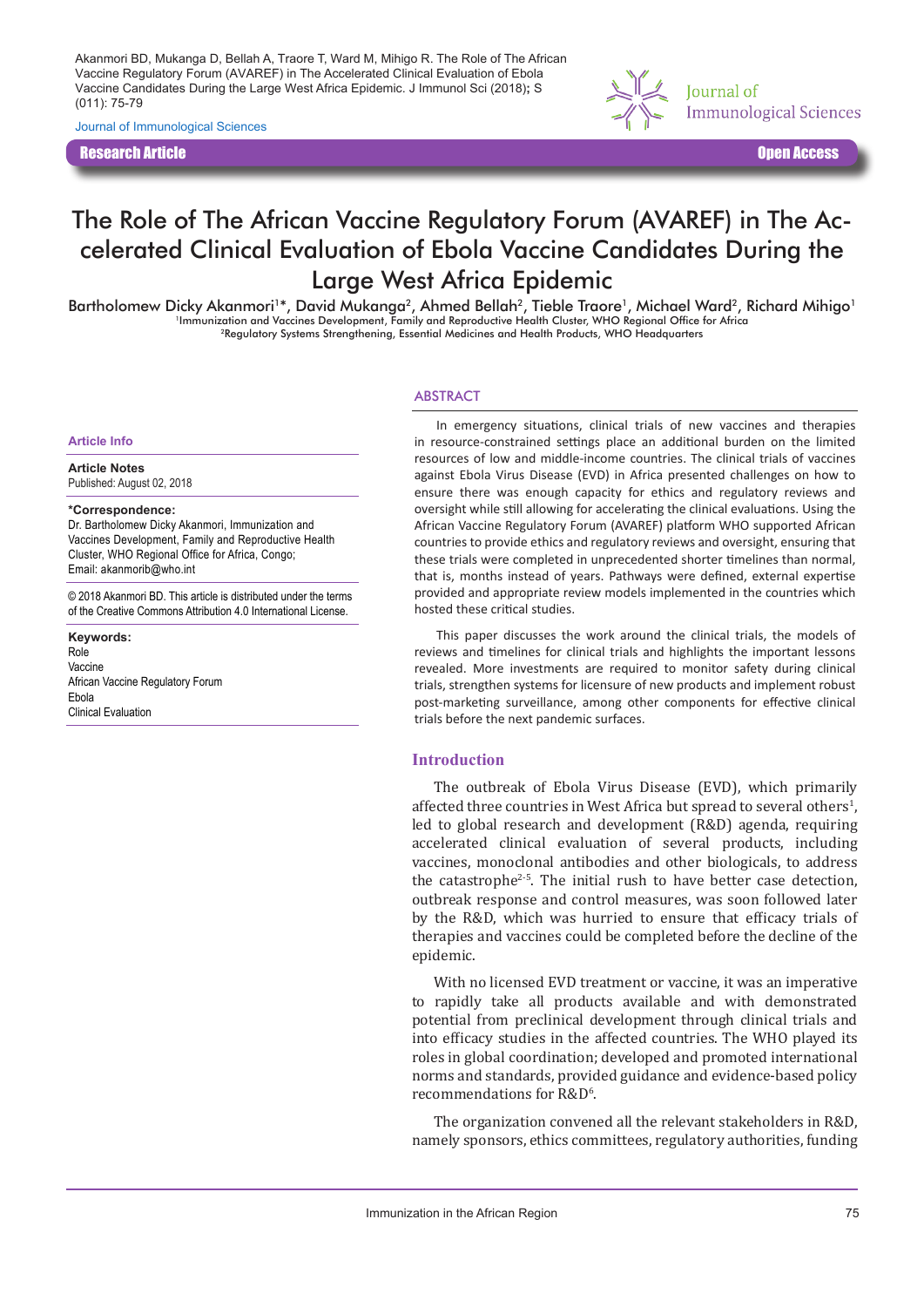agencies, clinical investigators, research laboratories and data experts, working in concert to ensure that safe and efficacious products would be developed as quickly as possible. Through its leadership and coordination stakeholders agreed on clinical trial designs, ethics and regulatory pathways, data requirements, trial monitoring and oversight, trial consortia and capacity building requirements for these clinical trials.

The clinical evaluation of products in these countries whose health systems were already overwhelmed also placed an additional burden on systems for ethics reviews and regulatory approvals and oversight. Much of the work of the WHO involved consultations, consensus, building, promoting the public good, ensuring transparency, defining clear roles and responsibilities, supporting engagement and mobilization and reliance on the right expertise.

The R&D during the Ebola crisis was a departure from the normal R&D pathway for vaccines which typically takes several years, with sequential well defined, rarely overlapping steps, of preclinical development, clinical trials phases 1, 2 and 3, and culminating in product registration and introduction. Clinical trials are well designed, standardized and carefully executed experiments in humans, with the aim of determining the safety, efficacy, immunogenicity or mode of action of a new product. Ethics and regulatory reviews, as well as the regulatory authorization required for the importation and use of investigational new products, form an important part of product development, assuring participant safety and contributing to the reliability of data generated.

Several reviews have been published on research ethics in Africa7,8. All of these conclude that ethics and regulatory oversight for clinical trials in Africa are weak. The specific issues are the prolonged timelines for reviews of clinical trial applications, disparities in procedures and processes for reviews and authorizations of clinical trials and unclear roles and responsibilities for ethics committees and regulators. With several vaccine candidates in preclinical development and plans to take these into clinical trials in African countries, it became imperative to ensure that ethics and regulatory pathways are established, and these institutions were supported to conduct reviews, authorizations of clinical trials and to provide the required oversight.

The African Vaccine Regulatory Forum (AVAREF), the network of regulatory authorities and ethics committees in Africa served as a platform for the ethics and regulatory evaluations and oversight for the clinical trials of candidate vaccines against Ebola. The network prioritized regulatory oversight for these products by African National Regulatory Authorities (NRAs) with support from other regulatory agencies (including US Food and Drug Administration, European Medicines Agency, Health Canada). The African NRA established common understanding and agreement to review Clinical Trial Applications (CTAs) with the data available, undertook joint and assisted reviews of CTAs, and expedited reviews and decisions.

This manuscript describes how the AVAREF platform was used to fast-track all aspects of developing and delivering of effective and safe Ebola vaccines.

The paper discusses the accelerated clinical trials of candidate vaccines against EVD. It describes how this was achieved using AVAREF as a platform for the ethics and regulatory reviews and oversight. It also highlights how WHO utilized the AVAREF platform to ensure that these clinical trials of relatively complex and new products received the best reviews possible and that the trials were conducted in time to yield results for an informed decision on the use of vaccines in the outbreak.

# **AVAREF, Platform For Ethics and Regulatory Support for R&D in Africa**

The primary goal of setting up AVAREF in 2006 by WHO was to build capacity as quickly and effectively as possible to ensure that oversight could be provided for clinical trials in sub-Saharan Africa. AVAREF was set up at a time when evidence from a survey which was carried out by WHO in 2005 established that ethics and regulatory reviews and oversight of clinical trials of vaccines in the African region were weak<sup>8</sup>. The network uniquely brings together NRAs and ethics committees of the countries in the WHO African Region, promoting collaboration and informationsharing between them while ensuring that their roles and responsibilities are made much clearer, to minimize duplication of efforts in reviews of CTAs.

The network aimed to support the NRAs to take their responsibility of regulatory decision-making. It provides information on pipelines of product for clinical trials and target countries, promotes communication and collaboration between African NRAs and ethics committees and the expertise and advice of regulators from Europe and North America. Through the network, convergence towards harmonization of procedures and processes are also promoted.

AVAREF quickly established its innovative regulatory pathways for clinical trials, involving joint reviews and use of external experts identified by the WHO. Additionally, the network took an important step towards convergence through development and implementation of common guidelines for submission of clinical trial applications. These activities improved the quality of reviews and approvals of clinical trials in the African region. The collaboration among the members and with the strong participation of more stringent regulators has also improved product development<sup>7, 9,10</sup>.

# **The Ethics and Regulatory Reviews of Clinical Trial Applications for Vaccines Against EVD**

Recognizing the unique opportunity available, the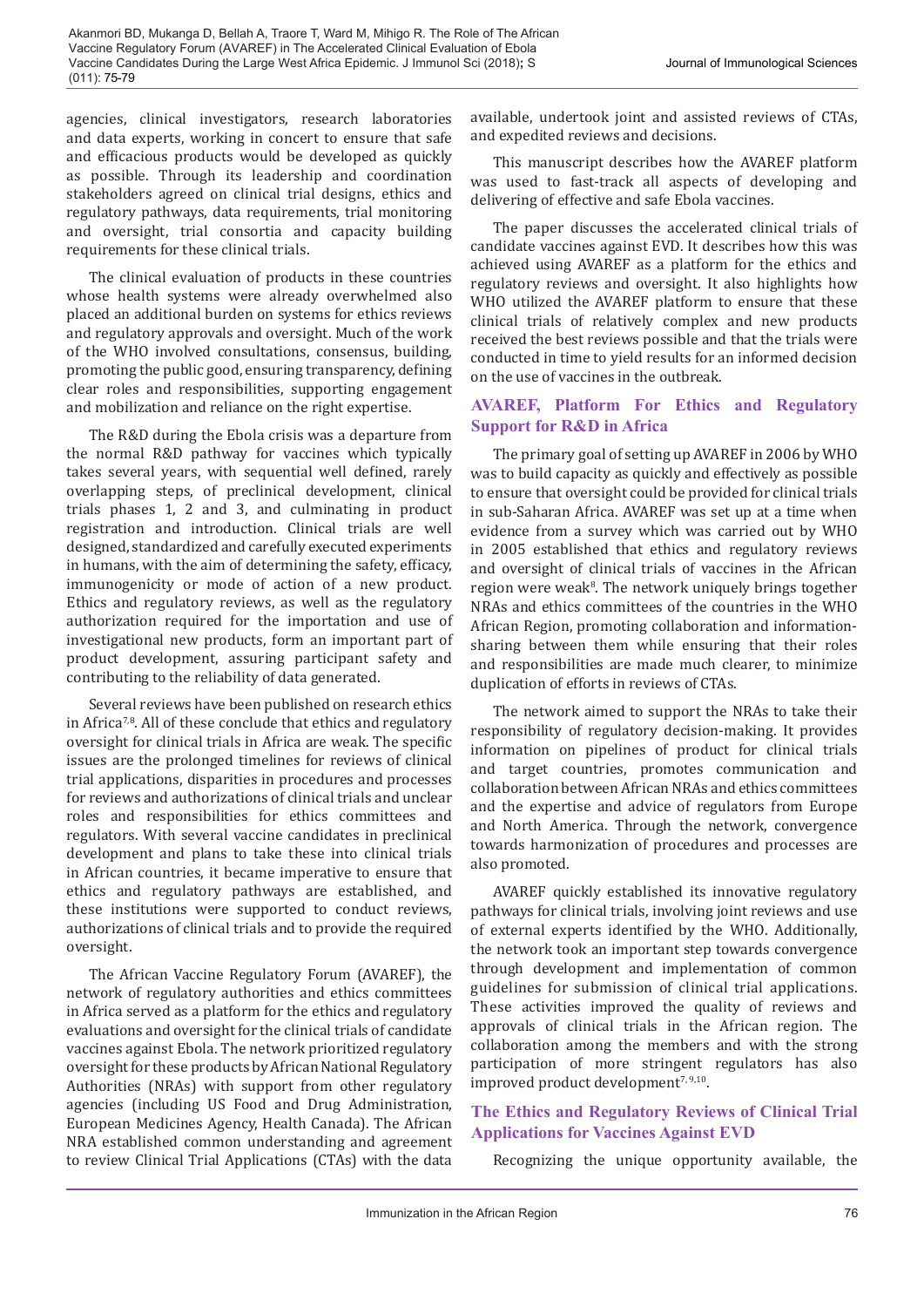WHO chose the AVAREF platform to support the ethics and regulatory reviews for the clinical trials of vaccines against Ebola during the emergency. By November 2014, there were few candidate vaccines under development. These candidate vaccines were new viral vectors. The viral vectors were human adenovirus type 26, a vesicular stomatitis virus also containing the genetic sequence for a glycoprotein of ZEBOV and a chimpanzee adenovirus type 3 also carrying ZEBOV glycoprotein sequence. Human data for these products were limited, especially data from Africans.. These candidate vaccines had only been tested in non-human primates. The lack of human safety data from any part of the world for these vaccines placed an additional challenge no the African regulators who were expected to authorize their use in relatively large phases 2 and 3 human clinical trials.

Consensus on the most appropriate pathways, the minimum data to consider for reviews, and mechanisms on how to ensure that oversight and assessment of the safety of clinical trial participants, especially of children and pregnant women was reached among the regulators and ethics committees. The AVAREF members also discussed with the sponsors the clinical trial designs of these studies, some of which were a departure from the standard placebocontrolled randomized trial designs, due to the disease, and pressure to use any products with potential as quickly as possible $11$ .

There were various types of candidate vaccines against EVD available for clinical evaluation in the African region in 2014. These were viral vectors containing inserts of the glycoprotein of Zaire Ebola virus (ZEBOV) and a recombinant protein. The viral vectors were human adenovirus type 26, a vesicular stomatitis virus also containing the genetic sequence for a glycoprotein of ZEBOV and a chimpanzee adenovirus type 3 also carrying ZEBOV glycoprotein sequence. Human data for these products was limited especially data from Africans. The data are summarized in Table 1.

# **Reviews of Clinical Trials and Timelines for Approvals**

Three types of reviews were conducted during the period, individual reviews by ethics committees(ECs) and National Regulatory Authorities (NRAs), joint reviews convened by WHO for ECs and NRAs of target countries, assisted reviews convened by WHO, and assisted reviews without the involvement of WHO. Table 2 summarizes the trials, modes of reviews, timelines and status of trials. In general, the timelines for reviews were relatively shorter

**Table 1.** Summary of Candidate Vaccine Types Against Ebola Virus Disease Available as of December 2014. The Manufacturer or Sponsor, Type of Vaccine, Availability or Otherwise of Human Data Target Populations are also Presented.

| Candidate                                                     | <b>Type</b>                               | Primate data | Human data<br>availability in<br>December 2014 | <b>Products</b><br>containing<br>vector/product<br>already tested<br>in Africa? | category               |
|---------------------------------------------------------------|-------------------------------------------|--------------|------------------------------------------------|---------------------------------------------------------------------------------|------------------------|
| <b>GSK Chimpanzee Adenovirus type 3- ZEBOV</b>                | Non-human Viral vector                    | available    | limited                                        | Yes, malaria<br>vaccine                                                         | Adults and<br>children |
| Merck/Newlink recombinant Vesicular<br>Stomatitis Virus-ZEBOV | Non-human non-replicating<br>Viral vector | available    | unavailable                                    | <b>No</b>                                                                       |                        |
| J&J Human Adenovirus type 26-ZEBOV/MVA                        | Human viral vector                        | available    | available                                      | Yes                                                                             | adults                 |
| Novavax                                                       | Recombinant protein (non-live)            | Available?   | available                                      | <b>No</b>                                                                       |                        |

| Table 2. Types of Clinical Trial Reviews used and Approval Timelines For Candidate Vaccines against Ebola Virus Disease. |
|--------------------------------------------------------------------------------------------------------------------------|
|--------------------------------------------------------------------------------------------------------------------------|

| <b>Candidate vaccine</b>      | <b>Clinical trial phase</b> | <b>Target countries</b>                    | <b>Mode of review</b> | <b>Timeline</b> | <b>Trial status with references</b> |
|-------------------------------|-----------------------------|--------------------------------------------|-----------------------|-----------------|-------------------------------------|
| GSK ChAd 3                    | Phase I                     | Mali, UK                                   | Individual            | 2 weeks         | Completed <sup>15</sup>             |
|                               | Phase II                    | Ghana, Nigeria, Cameroun, Mali, Senegal    | Joint                 | 3 months        | ongoing                             |
|                               | Phase III                   | Liberia                                    |                       |                 | Could not be completed              |
|                               |                             |                                            |                       |                 |                                     |
| Merck/Newlink<br>r-VSV-ZEBOV  |                             | UK, Germany, Switzerland, Gabon, Kenya     | Individual            | 2-3 weeks       | Completed <sup>18</sup>             |
|                               |                             |                                            |                       |                 |                                     |
|                               |                             |                                            |                       |                 |                                     |
|                               | $\mathbf{III}$              | Guinea                                     | Assisted              | 2 weeks         | Completed <sup>19</sup>             |
|                               | $\mathbf{III}$              | Sierra Leone                               |                       |                 | Completed <sup>20</sup>             |
| J&J Ad26-ZEBOV/<br><b>MVA</b> |                             | *Ghana, Kenya, Uganda, Uganda,<br>Tanzania | Joint                 | 1-3 months      |                                     |
|                               | Ш                           |                                            |                       |                 |                                     |
|                               | Ш                           | Sierra Leone                               |                       |                 | Could not be started                |

\*Application was withdrawn because product shelf-life expired before approval.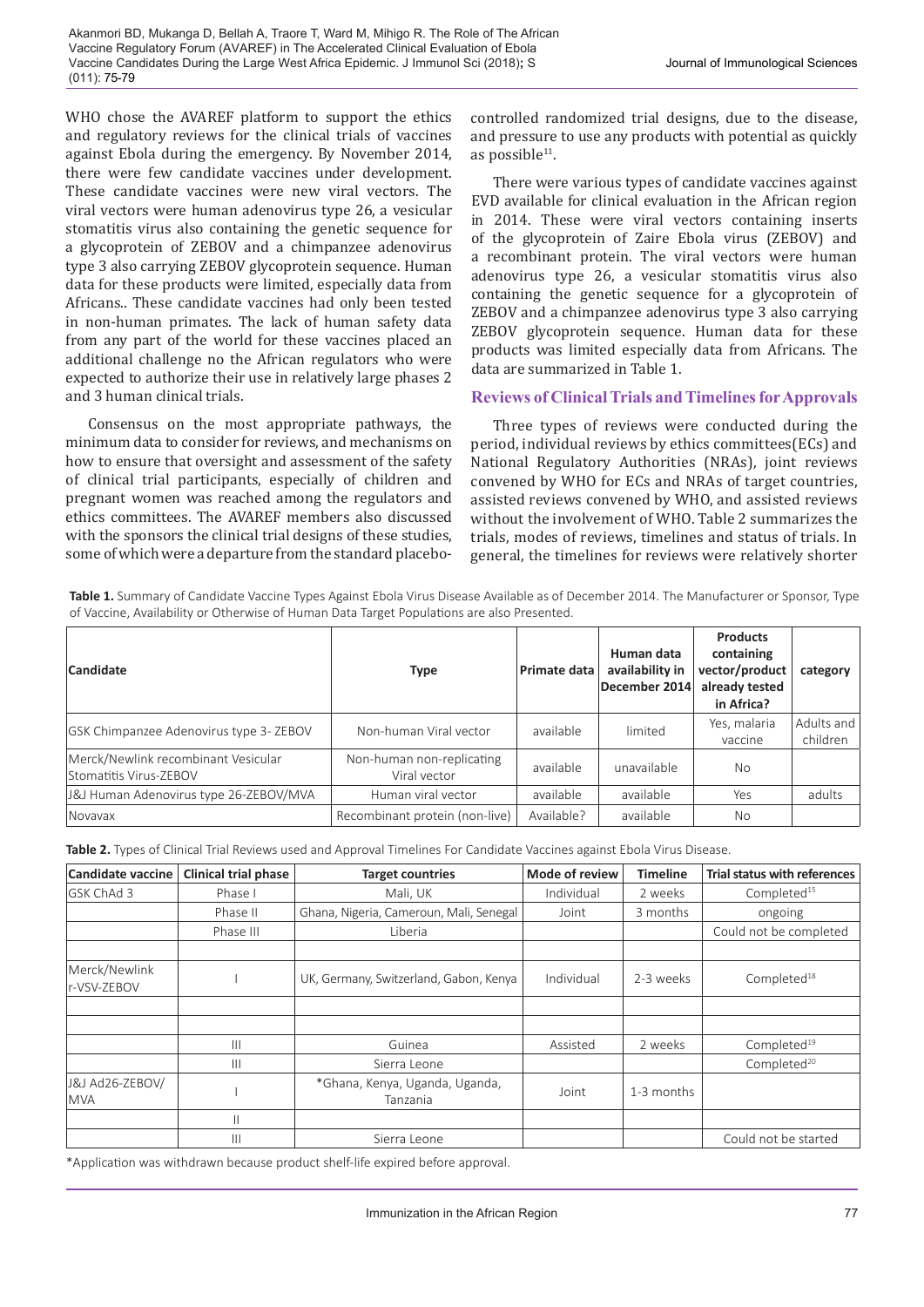Akanmori BD, Mukanga D, Bellah A, Traore T, Ward M, Mihigo R. The Role of The African Vaccine Regulatory Forum (AVAREF) in The Accelerated Clinical Evaluation of Ebola Vaccine Candidates During the Large West Africa Epidemic. J Immunol Sci (2018)**;** S (011): 75-79

than for regular vaccine clinical trials which have taken place in the region. The expertise provided in the assisted review to the ethics committee and regulatory authority of Guinea for the phase III clinical trial protocol resulted relatively shorter timelines, contributing to an early commencement of the trial and its subsequent completion o before the outbreak ended (Henao-Restrepo, Longini et al. 2015. Lancet). The phase I clinical trials conducted in Kenya, Mali, and Gabon, were individually reviewed and took a matter of weeks for approvals to be obtained (Table 2).

The joint reviews of the clinical trial applications for the candidate vaccines against EVD, also highlighted the lack of clarity of the roles and responsibilities of ethics committees and regulators in the processes in countries of the region. During the reviews queries about the protocol raised by ethics committees were also similarly raised by the regulators and it soon became clear that roles and expertise were switched in some instances. The AVAREF platform brings together ethics committees and regulators, stressing the need for clarity in roles and responsibilities in order to minimize duplicationof efforts and to prolong review timelines. WHO provided guidance during the reviews ensuring that overlaps were kept to a minimum.

# **Discussion**

The international response to the EVD outbreak in West Africa tested the assumption that if clinical development is fast-tracked, new vaccines can be used to prevent an outbreak from becoming endemic or assuming epidemic proportions.. Less than one year later several EVD candidate vaccines were tested in clinical field trials in the African region. This fast-track development and conduct of field trials was partly due to the intensive work by ethics committees and regulatory bodies.

The geographic scope and urban nature of the outbreak of EVD demanded a global R&D response to deliver a reliable therapy or vaccine to prevent disease and to contain the outbreak and reduce mortality among the sick. Instead of vaccines being developed, clinically tested and licensed for use within the normal 5 to 10 years, vaccines against EVD were planned to be developed, tested and to be deployed in less than one year.

Ethics committees and regulators have a primary responsibility to ensure the protection of research subjects, generation of reliable data, which will result in the registration of the final product and its utilization by those who need the products the most. One of the challenges that affect reviews of clinical trials, in general, is the complexity of the product tested and the clinical trial design<sup>12-14</sup>. The two vaccines which have successfully undergone clinical trials in Africa and within the AVAREF network in the past have been recombinant protein-based products, such as the conjugate meningitis A vaccine and the RTS,S/AS01 malaria vaccine. The two vaccines were also tested in

several earlier phases of clinical trials before the efficacy trials.

In contrast, the candidate vaccines against EVD were viral vectors, unfamiliar to the regulators and ethics committees and with little human data to guide them in decision-making. This challenge could only be overcome, by work and expertise sharing, information sharing with regulators where INDs were submitted and the use of external experts provided by WHO to assess the riskbenefit profile of the products. The AVAREF served as the ideal platform having been formed as a network for experience and information sharing, as well as involving external expertise and with confidentiality agreements to protect the intellectual property of sponsors and owners of these candidate vaccines.

Depending on the scope of clinical trials, the number of countries involved in a trial, availability of expertise and the involvement of WHO in the trial any of the models for reviews of the applications can be chosen. An assisted review is often appropriate where just one country is involved and expresses an interest in having more expertise, while a joint review serves as the best means for multicenter clinical trials. Smaller phase one trials in individual countries can often be undertaken by individual reviews that may not require the involvement of additional countries. For example, the small phase I clinical trials in Mali, Kenya, and Gabon were reviewed by the ECs and NRAs of the countries individually<sup>15,16</sup>.

The critical issue in the development of vaccines for use in an emergency is how to meet the very strict timelines so that adequate clinical and safety data can be obtained for the product to be registered or used as part of the outbreak response. Such a demand for shorter timelines puts pressure on ethics committees and regulators, particularly in LMICs where institutions are already severely underresourced. The ECs and NRAs will have to find additional experts within a very short time and also to expedite the reviews using their limited resources.The success of the ethics and regulatory approvals is also evident in the relatively shorter timelines for reviews and approvals of clinical trials.

Safety is considered a vital endpoint of all phases of clinical trials and beyond, into the post-licensure or marketing phase. Remarkably all the countries agreed on what would be an acceptable risk-benefit level for approvals. The major risk considered were likelihood of the vectors replicating and beig passed on in women who may become pregnant and any possible health consequences. Although the EVD vaccine clinical trial applications were thoroughly reviewed, the acceptable risk-benefit level agreed to, before approvals were given, the monitoring of the trial sites to ensure compliance across all study sites was limited. One country conducted a pre-trial site audit consistent with their regulations. The countries could not carry out audits of the trial sites primarily because they